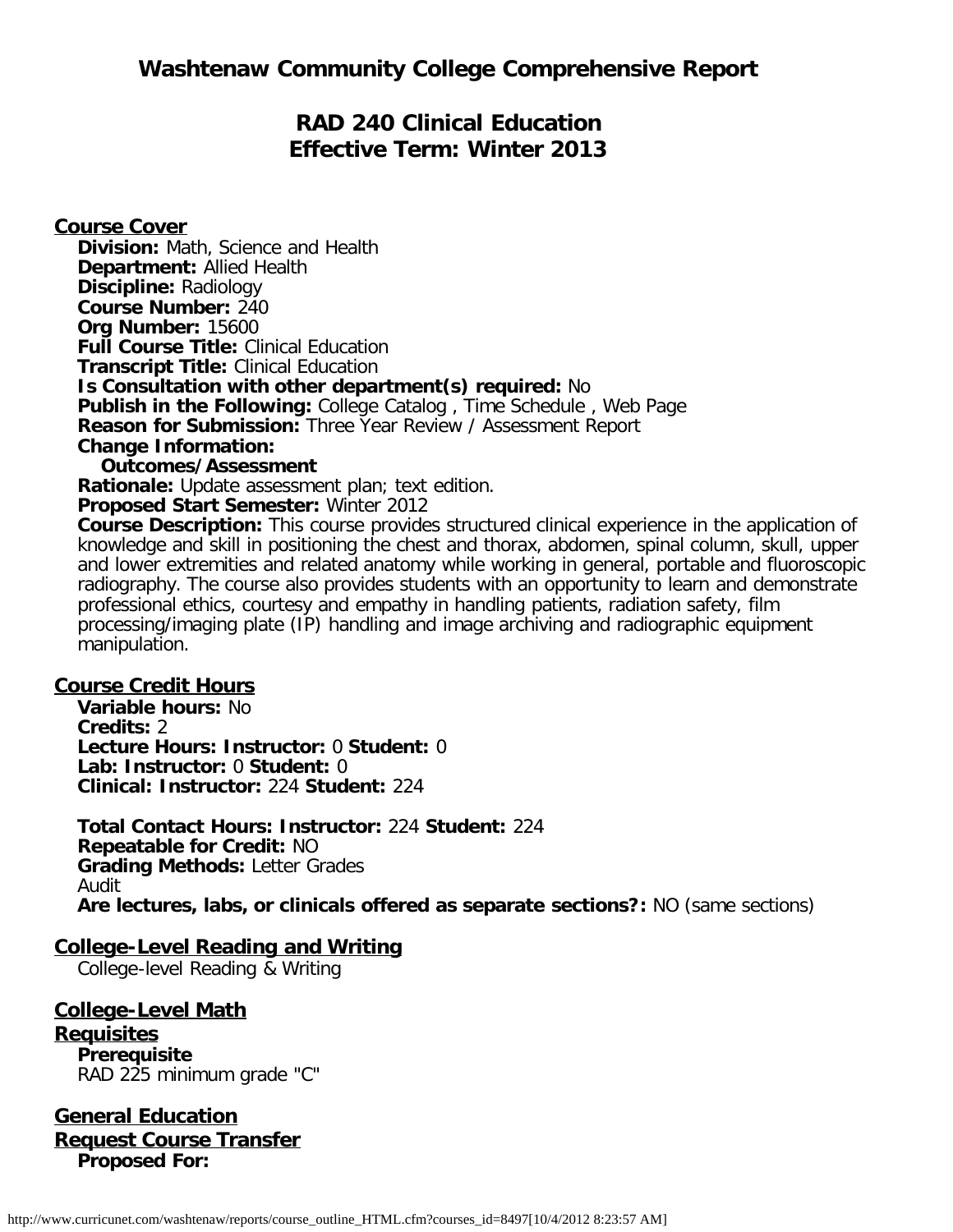# **Student Learning Outcomes**

1. Peform radiographic positioning of the chest, abdomen, upper and lower extremities, spinal column, boney thorax and contrast studies.

### **Assessment 1**

**Assessment Tool:** RAD 240 Final Clinical Performance Evaluations **Assessment Date:** Spring/Summer 2015

**Assessment Cycle:** Every Three Years

**Course section(s)/other population:** All students completing their clinical education received a RAD 240 Final Clinical Performance Evaluation and were selected for assessment.

#### **Number students to be assessed:** All

**How the assessment will be scored:** Departmentally-developed rubric based on JRCERT accreditation.

**Standard of success to be used for this assessment:** Eighty-five percent of students must score a "4" on a 1 to 4 scale with "4" being the highest score and "1" being the lowest.

**Who will score and analyze the data:** course instructor

2. Demonstrate operating knowledge of radiographic equipment.

### **Assessment 1**

**Assessment Tool:** RAD 240 Final Clinical Performance Evaluations

**Assessment Date:** Spring/Summer 2015

**Assessment Cycle:** Every Three Years

**Course section(s)/other population:** All students completing their clinical education received a RAD 240 Final Clinical Performance Evaluation and were selected for assessment.

**Number students to be assessed:** All

**How the assessment will be scored:** Departmentally-developed rubric based on JRCERT accreditation.

**Standard of success to be used for this assessment:** Eighty-five percent of students must score a "4" on a 1 to 4 scale with "4" being the highest score and "1" being the lowest.

**Who will score and analyze the data:** course instructor

3. Provide the appropriate patient care during the radiograpic procedure.

#### **Assessment 1**

**Assessment Tool:** RAD 240 Final Clinical Performance Evaluations **Assessment Date:** Spring/Summer 2015

**Assessment Cycle:** Every Three Years

**Course section(s)/other population:** All students completing their clinical

education received a RAD 240 Final Clinical Performance Evaluation and were selected for assessment.

#### **Number students to be assessed:** All

**How the assessment will be scored:** Departmentally-developed rubric based on ARRT scoring criteria

**Standard of success to be used for this assessment:** Ninety-five percent of students must receive an "Effective Performance" rating from their evaluator.

**Who will score and analyze the data:** course instructor

### **Course Objectives**

1. Manipulate the patient and/or body part into the correct position to obtain a satisfactory radiograph.

### **Matched Outcomes**

1. Peform radiographic positioning of the chest, abdomen, upper and lower extremities, spinal column, boney thorax and contrast studies.